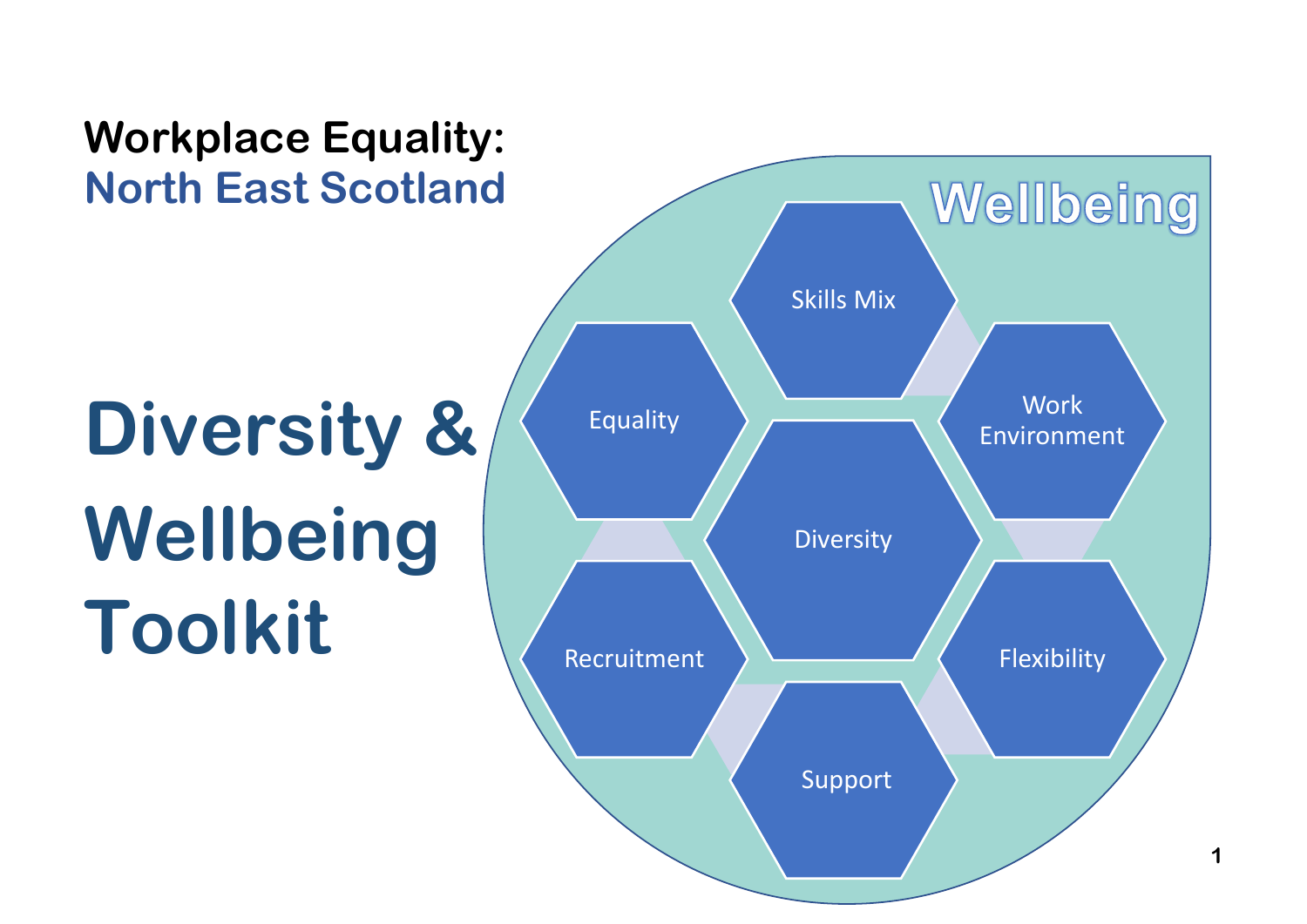# **Contents**

|                                                                       | Page 5 |
|-----------------------------------------------------------------------|--------|
|                                                                       |        |
|                                                                       |        |
|                                                                       |        |
|                                                                       |        |
|                                                                       |        |
|                                                                       |        |
| What is your workplace culture around learning and improvementPage 13 |        |
|                                                                       |        |
|                                                                       |        |
|                                                                       |        |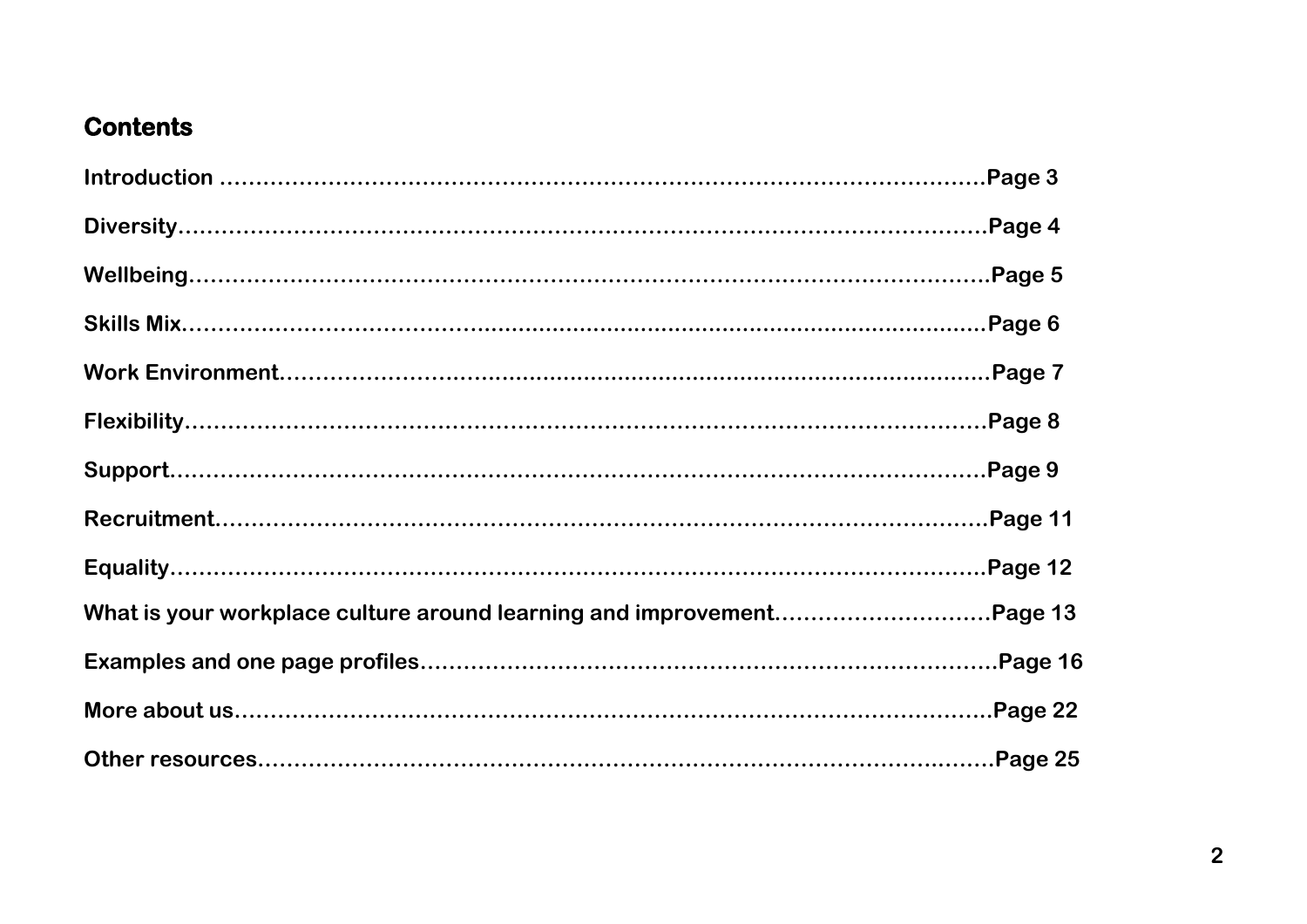## **Introduction:**

**This is a practical guide to raising and improving awareness of diversity in the workplace.**

**This includes:**

- **Areas to be aware of, and take action on, in relation to diversity in your workforce**
- **Ways to be sure your workplace is inclusive**
- **Ways to positively support employee wellbeing**
- **The positive effects of diversity on your workplace**
- **Challenges and ways to approach them for the best chance of success**
- **Adapting to home working and other changes to existing workplace arrangements**

**Did You Know?**

**D disabled people is 45.4% In Scotland the employment rate for** 

**Compared to 81.2% of non-disabled people**

**Fairer Scotland Dec 2018**

**This resource is here to help you. It can add to your understanding without taking you away from focussing on the core business.**

**In each section we have some "how are you doing" questions**

**This helps check where you are at and think about what you need to work on and plan for**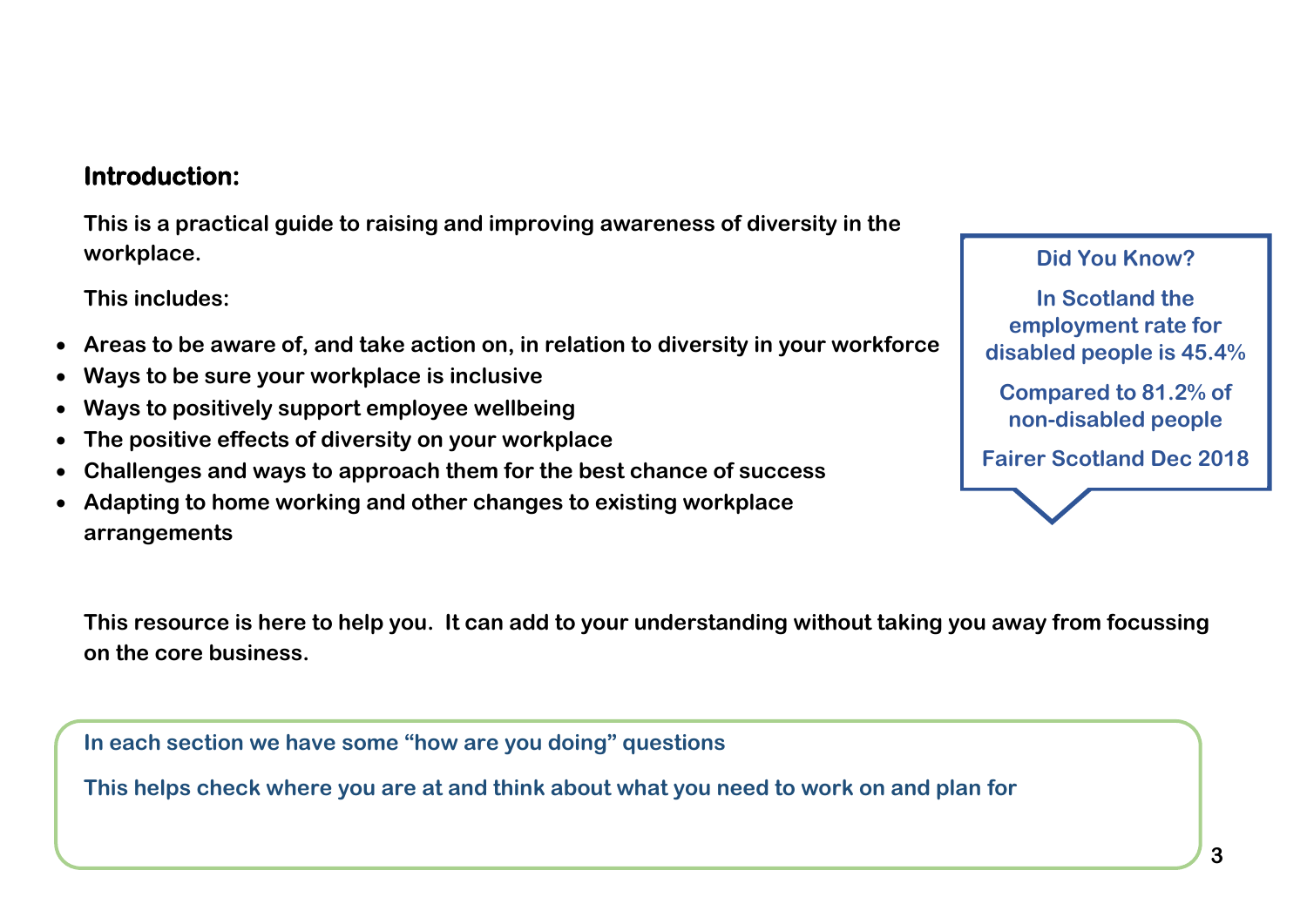## **What we mean by diversity**

**Diversity covers a number of characteristics including those with legal protection against discrimination age, disability, gender reassignment, race, religion or belief, sex, sexual orientation, marriage and civil partnership and pregnancy and maternity** 

#### **Equality Act 2010**

**A diverse workforce will have a mix of employees with different characteristics, level of education and backgrounds. The employer needs to support people to feel equal and valued, as well as making sure you are complying with the law. This has important benefits for your business as well as for your workforce. It can expand the range of viewpoints, skills and experiences.** 

**In out toolkit we will be paying particular attention to the issues around increasing diversity around disability and long-term health conditions.**

#### **How are you doing?**

**"What do we already do to make people from diverse backgrounds feel welcome?**

**How good is our awareness of discrimination, and any potential barriers to employment?**

**How do we ask our workers about this in a way that encourages honest and positive feedback?**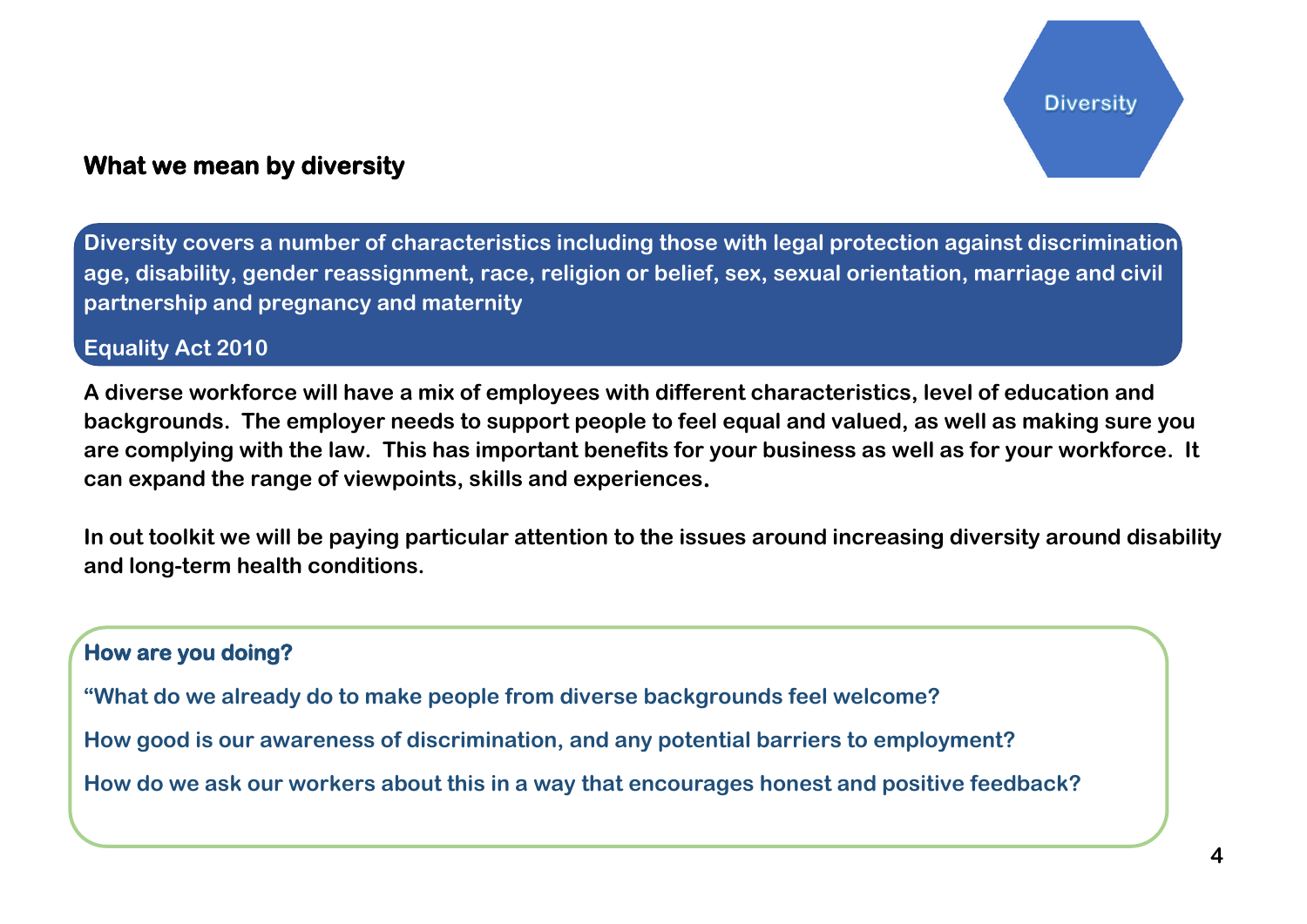Wellbeing

## **Wellbeing**

**Looking after employee wellbeing is increasingly understood as being an area that makes good business sense. One tool you can use in Scotland is The Healthy Working Lives website, which has information and an award programme. It gives employers access to free support to look at what they have in place, with these aims:**

- **To have a healthier, more motivated and productive workforce**
- **Reduce absence rates and support employees in work and returning to work**
- **Reduce accidents, incidents and work-related ill health**
- **Enhance your reputation and increase your profile**
- **Contribute to the health of the wider community.**

**[https://www.healthyworkinglives.scot/award-programme/Pages/what-is-the](https://www.healthyworkinglives.scot/award-programme/Pages/what-is-the-award.aspx)[award.aspx](https://www.healthyworkinglives.scot/award-programme/Pages/what-is-the-award.aspx)**

**The issue of Mental Health in the workplace has gained growing attention with campaigns to raise awareness and reduce stigma. Along with disabilities, many people still do not feel safe to declare their disability or Mental Health problems for fearing of being discriminated against.**

**[https://www.samh.org.uk/documents/SAMH\\_How\\_To\\_Be\\_Mentally\\_Healthy\\_At\\_Work\\_1.pdf](https://www.samh.org.uk/documents/SAMH_How_To_Be_Mentally_Healthy_At_Work_1.pdf)**

#### **Mental Health**

**With 1 in 4 Scots having a Mental Health problem, there is a real chance you have staff who are facing this issue**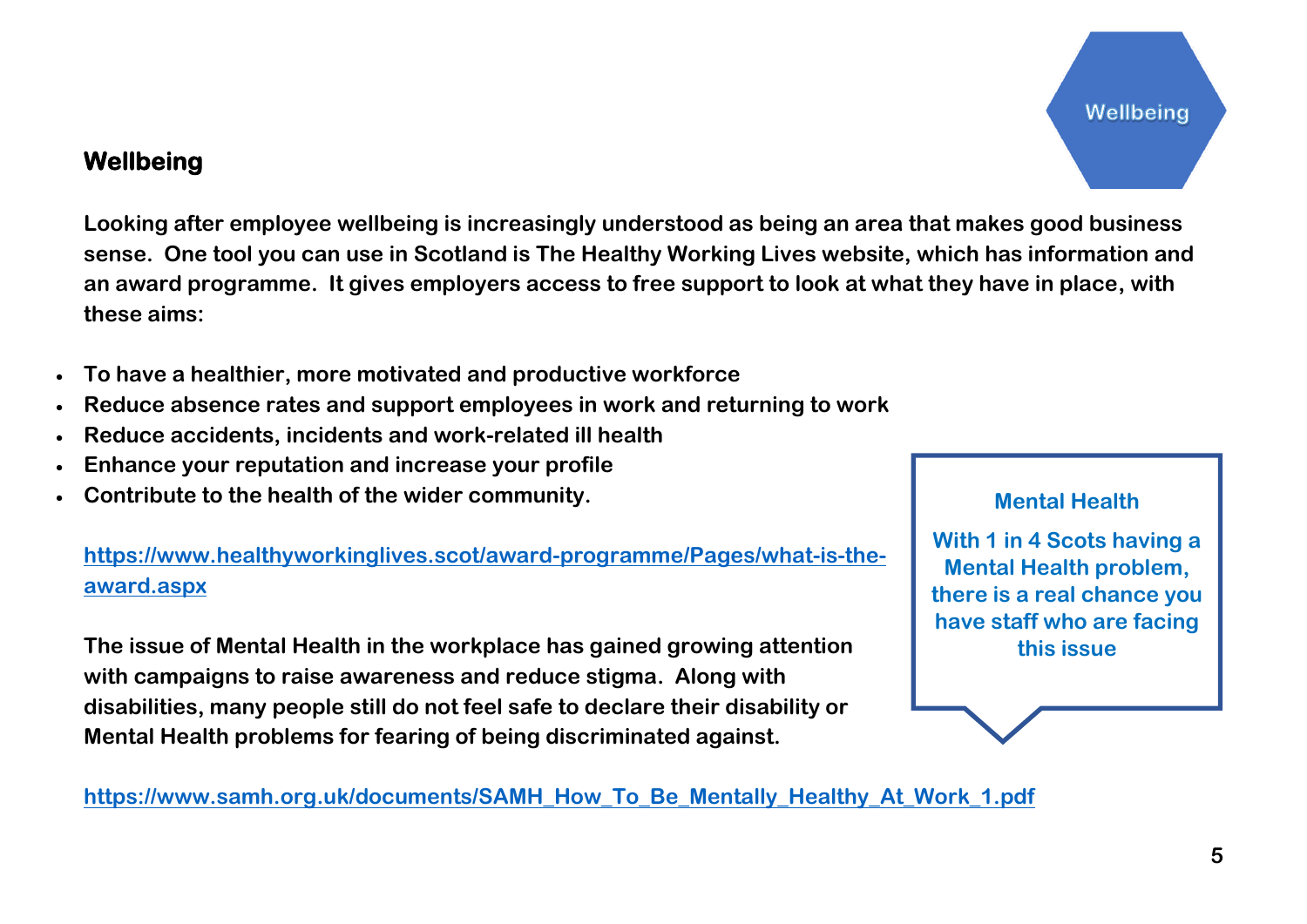# **Diversity and your skills mix**

**You need employees who have the relevant experience, skills, education as well as the ability to do the job. This will improve the effectiveness, efficiency and overall quality of what your business offers.**

## **Options that work:**

**Be open to discussing diversity – you don't have to have all the answers. Work on this together with your team. What allows people with different perspectives and lived experience to join or stay in the workplace?**

**You may carry out a skills and personality types inventory when looking at the make-up of a team, and it is important to recognise you benefit from a variety of opinions, (the person who will check the details will not always be the person with all the new ideas). There are many variations, here is a link to the Colour Works Insights Discovery model, which gives a good starting point for thinking about this**

**<https://www.thecolourworks.com/insights-discovery-colour-types-guide/>**

**How are you doing? What is your business aiming to achieve? How does diversity affect the skill mix? What is your first step? What skills do you have, and which ones are you looking for?**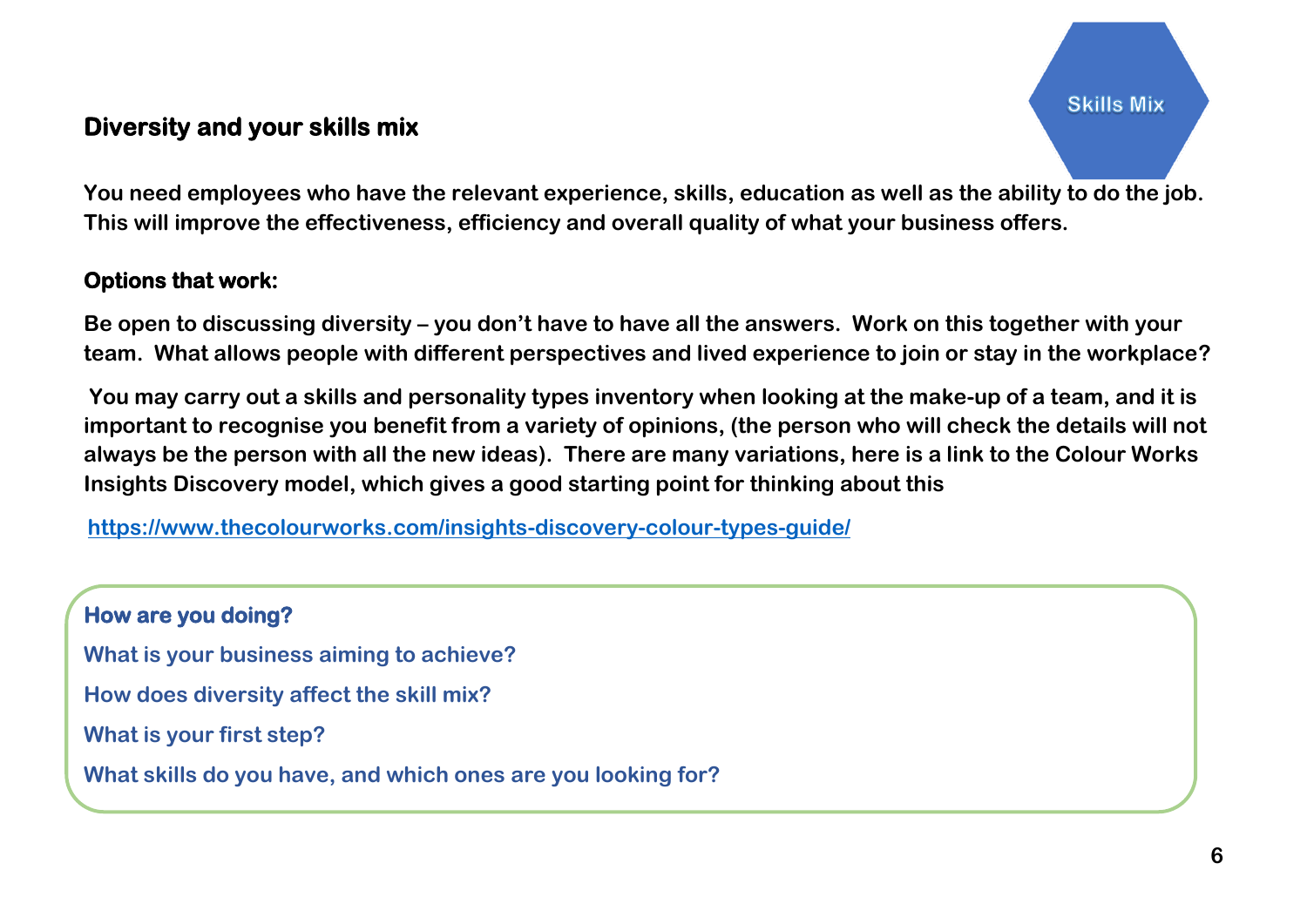## **Practical things to consider in your work environment**

**We can develop some compromises for work environments that are not ideal. A good starting point is to listen to employees' experiences and get someone with a fresh pair of eyes and a knowledge of disability, diversity and inclusion to explore your workplace (physically and online), focusing on reducing any barriers and increasing inclusion.** 

**Do you know about reasonable adjustments –**

**As an employer, you might have to make adjustments to ensure someone with disabilities, physical or mental health condition aren't substantially disadvantaged when doing their jobs. The Equality Act 2010 calls this "reasonable adjustments". <https://www.gov.uk/reasonable-adjustments-for-disabled-workers>**

**Many things that are looked at also benefit the work environment for other employees, for example flexible working.**

## **How Are You doing?**

**Complexity often adds cost and time: how can you simplify? How do employees share their ideas? How do you ensure these are considered and taken forward? Can staff rate what has improved and what would improve the quality of their work environment? See page 15 -17 for a practical approach to this.**

**What are the barriers to efficiency in terms of layout, facilities for meetings / calls, quiet zones to aid concentration (dependent on your business type). Are there physical barriers to access, is the lighting good enough to avoid eye strain?**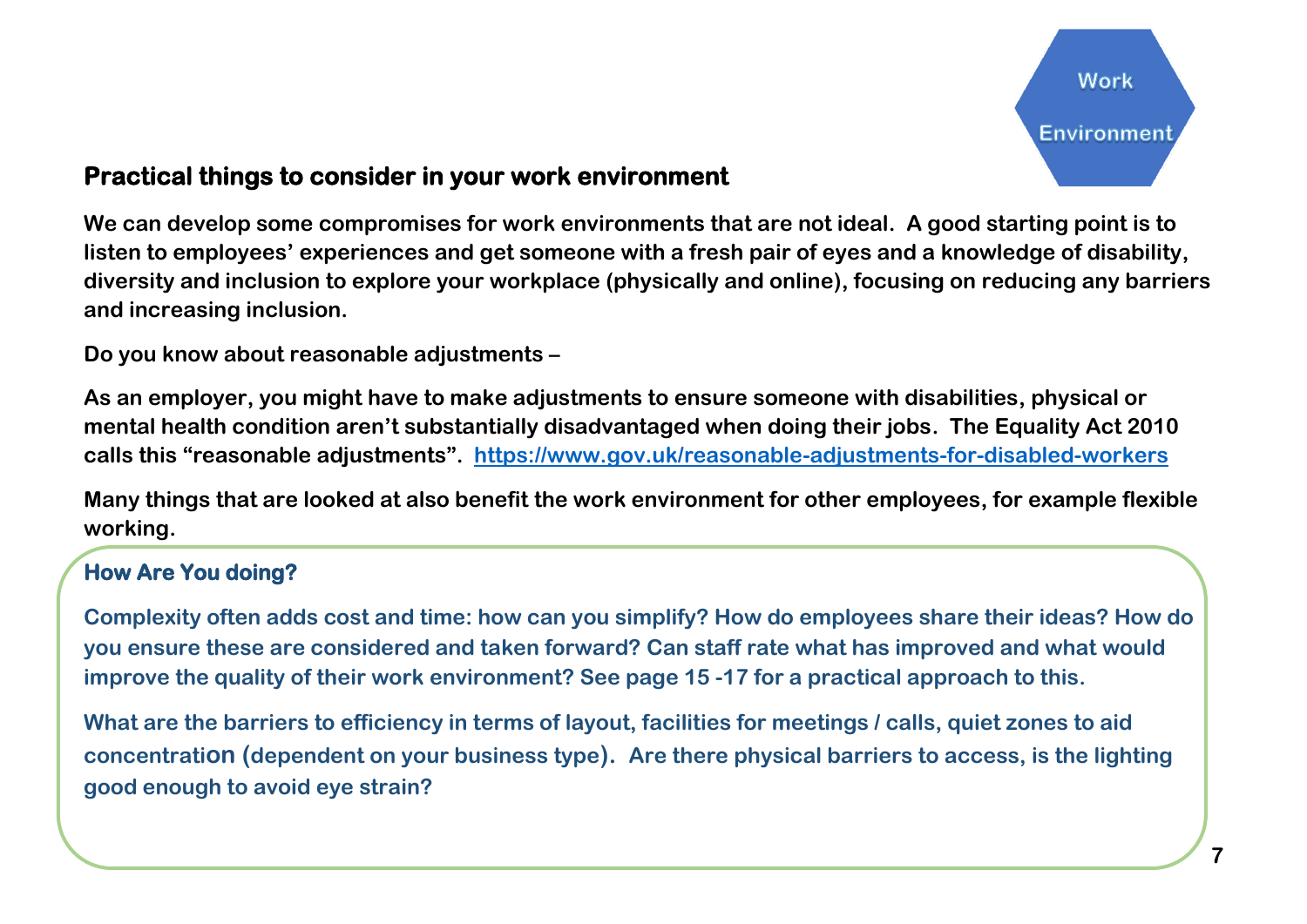#### **Ways to improve flexible workplace options**

**Some options can include flexible shift times to allow for travel sharing or to fit with other needs such as childcare. Exploring ways to meet the business need through understanding what works for individuals and how to get the best from them. This can include flexible breaks to support your mental and physical wellbeing.**

**What can be different? Just because it hasn't been done, don't assume flexibility will have a negative effect on productivity. When well managed it can have the opposite effect, staff feel supported and have more time and energy to contribute to the job. The world has had to adapt to working from home in many cases, what have you learned from this experience? How do you help employees to focus on outcomes and have permission to try what might work better?** 

**CIPD has a questionnaire for some basic starting points around homeworking**

**Home working In April 2020 44% of the Scottish Workforce carried out some work from home**

**<https://www.cipd.co.uk/knowledge/fundamentals/relations/flexible-working/homeworking-questionnaire>**

## **How Are You Doing?**

**List all the types of flexible working options you have considered in your workplace. Are there any areas that you think are missing? Can you ask employees what other types of flexibility would help them with their job?**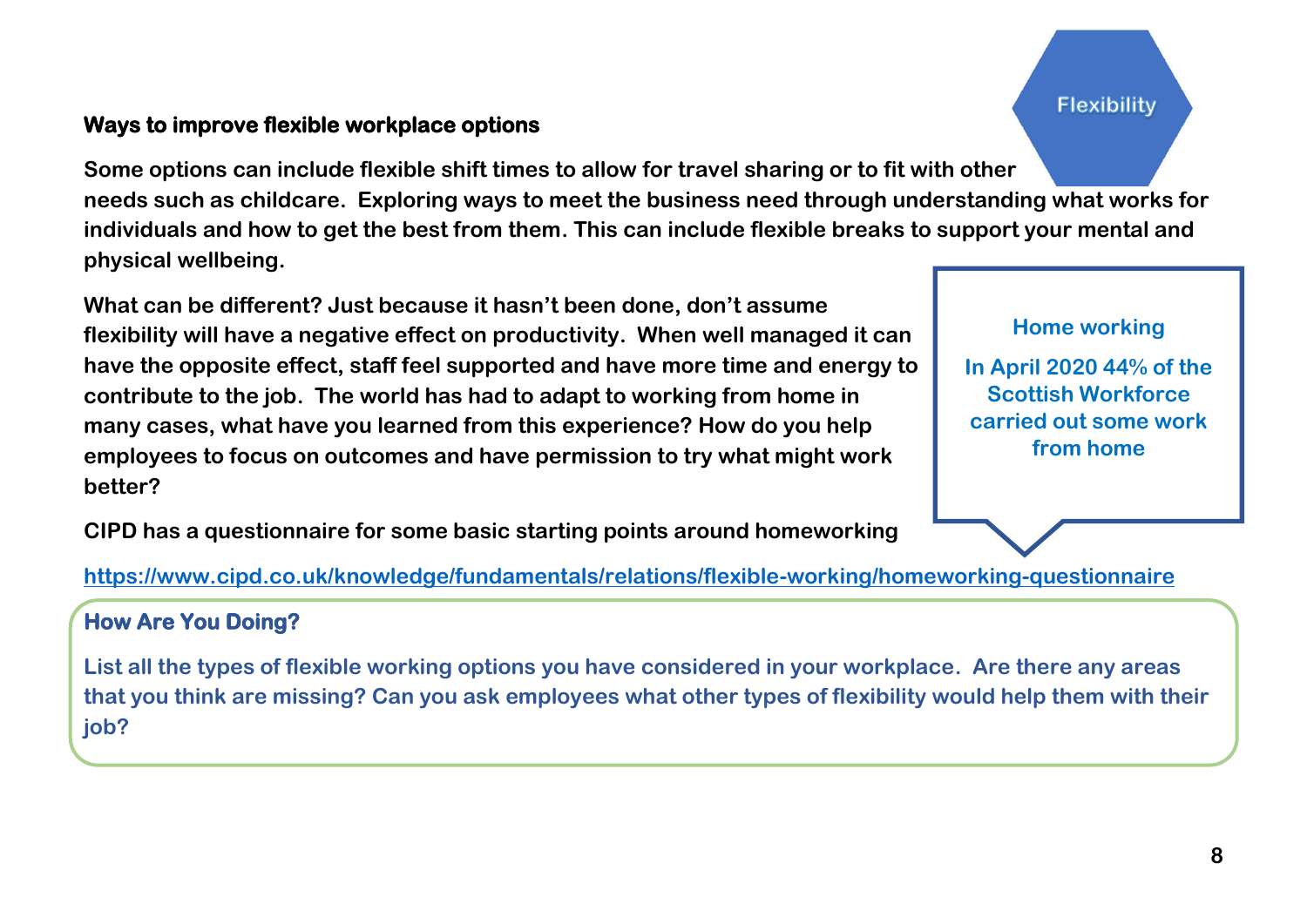# **Direct support to build confidence, resilience and wellbeing**

**Workplaces naturally have deadlines, competing demands and limited resources. If this isn't managed well, workplace stress can impact negatively on employee physical and mental health.**

**How do you strike a balance between getting business results and looking after your team?**

**Access to Work is a government scheme which can support reasonable adjustments <https://www.gov.uk/access-to-work>**

**Getting to work- Whether it is supporting car share schemes, cycle to work (which includes e-bikes now) can make transport more accessible. <https://www.gov.uk/government/news/cycle-to-work-scheme>**

**Support doesn't always have to come from management – support from other team members (sometimes called peer support) is another useful way of having capacity to listen, support and improve as you carry out the work. It's important to create a space to acknowledge support and any improvements.**

**Link to a short-animated video about Access To Work <https://www.youtube.com/watch?v=soU7Wyl4S6A&t>**

## **How Are You Doing?**

**How do you support each other – planned or unplanned discussion?**

**How do you share what works with the rest of the team?**

**How do you check out with people where would they go if they needed support and what would make it work for them?**

Support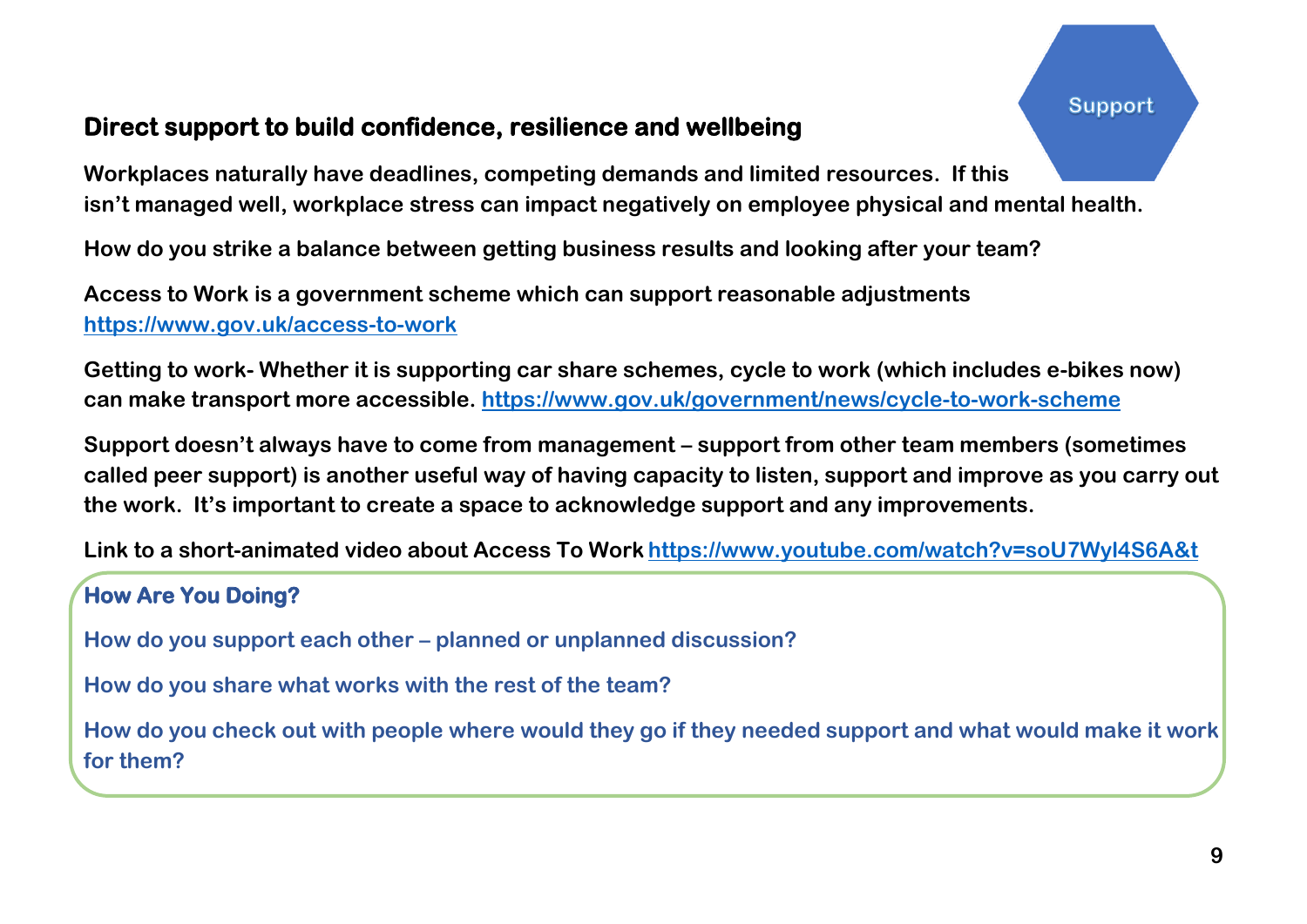# **This page has some links to current resources that can help**

**ACAS has a range of resources that can help you identify steps to take in the current climate. We can help you work through some of these practical steps.**

#### **<https://www.acas.org.uk/coronavirus>**

**In particular there is a focus on helping employees maintain their Mental Health. What are you doing to encourage discussion and ideas around areas people may be struggling with?**

**<https://www.acas.org.uk/coronavirus-mental-health>**

**Returning to the workplace. This can include self-management, advice and guidance when working from home, financial worries and anxiety about transitioning out of lockdown.**

**<https://www.acas.org.uk/working-safely-coronavirus/returning-to-the-workplace>**

**This takes you through a toolkit about preventing workplace stress**

**<https://www.hse.gov.uk/STRESS/assets/docs/stress-talking-toolkit.pdf>**

**Some tools around resilience and future planning.**

**<https://www.bgateway.com/resources/covid-19-business-resilience-and-the-future-of-work>**

**Advice around reasonable adjustments and rights.**

**[https://www.equalityhumanrights.com/en/advice-and-guidance/coronavirus-covid-19-guidance-employers](https://www.equalityhumanrights.com/en/advice-and-guidance/coronavirus-covid-19-guidance-employers-reasonable-adjustments-employees)[reasonable-adjustments-employees](https://www.equalityhumanrights.com/en/advice-and-guidance/coronavirus-covid-19-guidance-employers-reasonable-adjustments-employees)**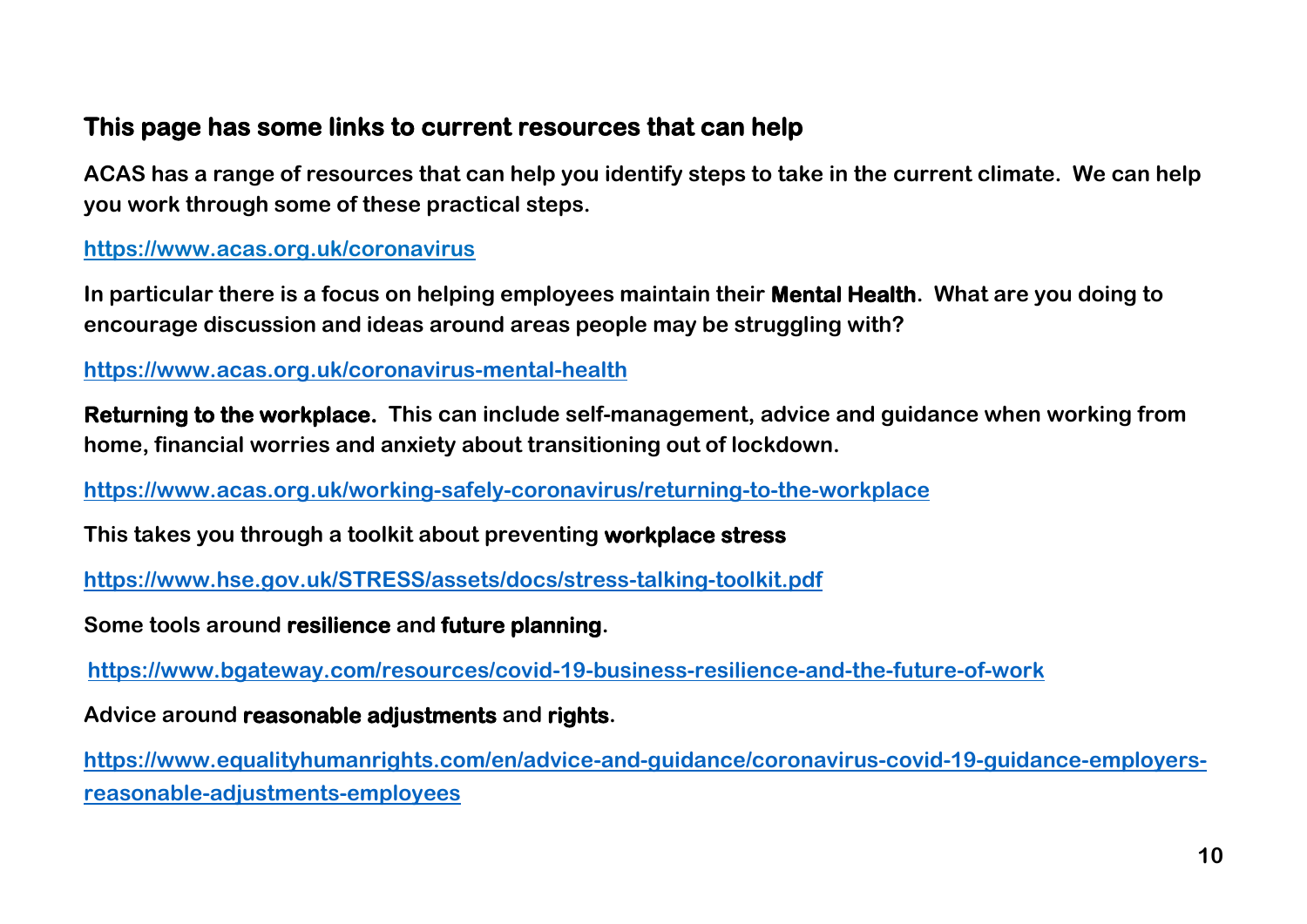## **Recruitment**

**How you approach recruitment? Where do you advertise? How you word the role description and advert has a big effect on how well you reach different parts of the community. The interview process also impacts on diversity. Have you thought about issues around how the interview is explained and structured? This can make a difference to how candidates perform, and demonstrate their skills in an actual work environment. These can all impact on your reputation as an employer and affect the diversity of who you employ.** 

**Equality of opportunities can be affected by both conscious or unconscious bias including age, race, disability, background, gender and education. Here is the ACAS definition and some tools <https://archive.acas.org.uk/unconsciousbias>**

#### **How Are You Doing?**

**Do you openly welcome applications from a wide range of backgrounds?**

**Do you offer the option for job sharing and flexible working, and share examples of success?**

**Do you offer paper or video-based alternatives to online recruitment? How accessible is your overall process?**

**Who are you not reaching, how do you know? Do you collect statistics about diversity?**

Recruitment

#### **Value Based Recruitment**

**Focusing on the wider qualities of the candidate, in addition to their skills and experience in your field**

**[https://ff.iriss.org.uk/steps](https://ff.iriss.org.uk/steps/values-based-recruitment) [/values-based-recruitment](https://ff.iriss.org.uk/steps/values-based-recruitment)**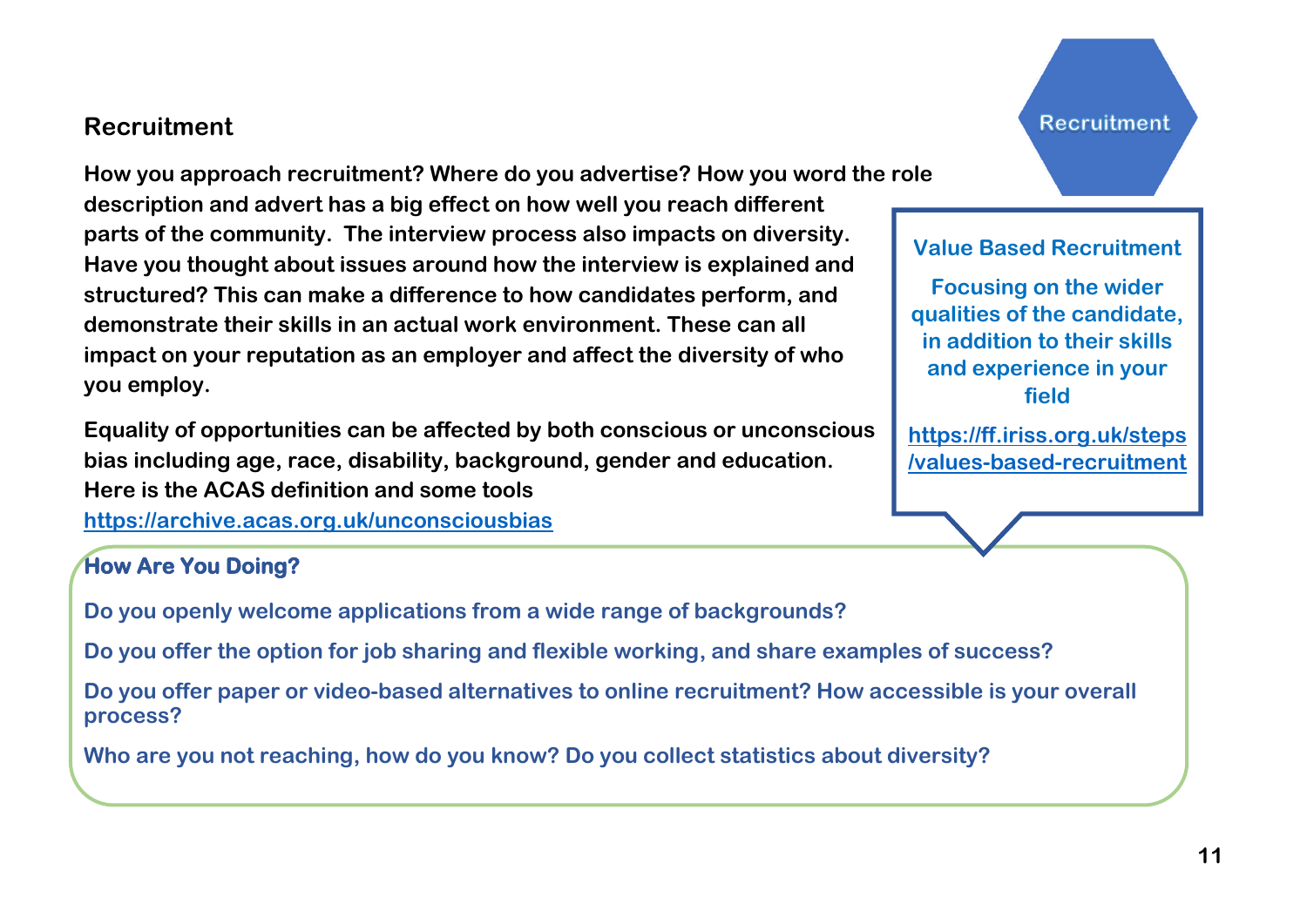Equality

# **Practical Ways to Support Increased Equality in Your Business**

**In business it can be a challenge to change things to fit different people's needs. If you word things in a way that encourages people to ask questions and seek help, that really helps. A lot of the time people will come up with many solutions themselves, and all they need is permission to do things slightly differently.** 

**It's important to give people the chance to explore any reasonable adjustments to ensure they have a level** 

**playing field. (Equality vs equity) an example of this can be if a member of staff has a bladder problem and has to go for more frequent bathroom breaks. If they are able to go when they need to rather than having a set amount that reduces and anxiety and means they can concentrate on their job, not worrying about getting into trouble. Below is a Government guide to employing people with health conditions**

**Over 7.7 million people of working age in the UK are disabled or have a health condition**

**Gov.UK 2020**

**[https://www.gov.uk/government/publications/employing-disabled-people-and](https://www.gov.uk/government/publications/employing-disabled-people-and-people-with-health-conditions/employing-disabled-people-and-people-with-health-conditions)[people-with-health-conditions/employing-disabled-people-and-people-with-health-conditions](https://www.gov.uk/government/publications/employing-disabled-people-and-people-with-health-conditions/employing-disabled-people-and-people-with-health-conditions)**

#### **How Are You Doing?**

**Do you have the chance to tailor someone's induction to take account of their learning style and any supports they need?**

**Are you clear about routes for support and funding which can help people into employment, or support them to remain in employment? Access To Work is a useful service, supporting reasonable adjustments and often funding additional support.**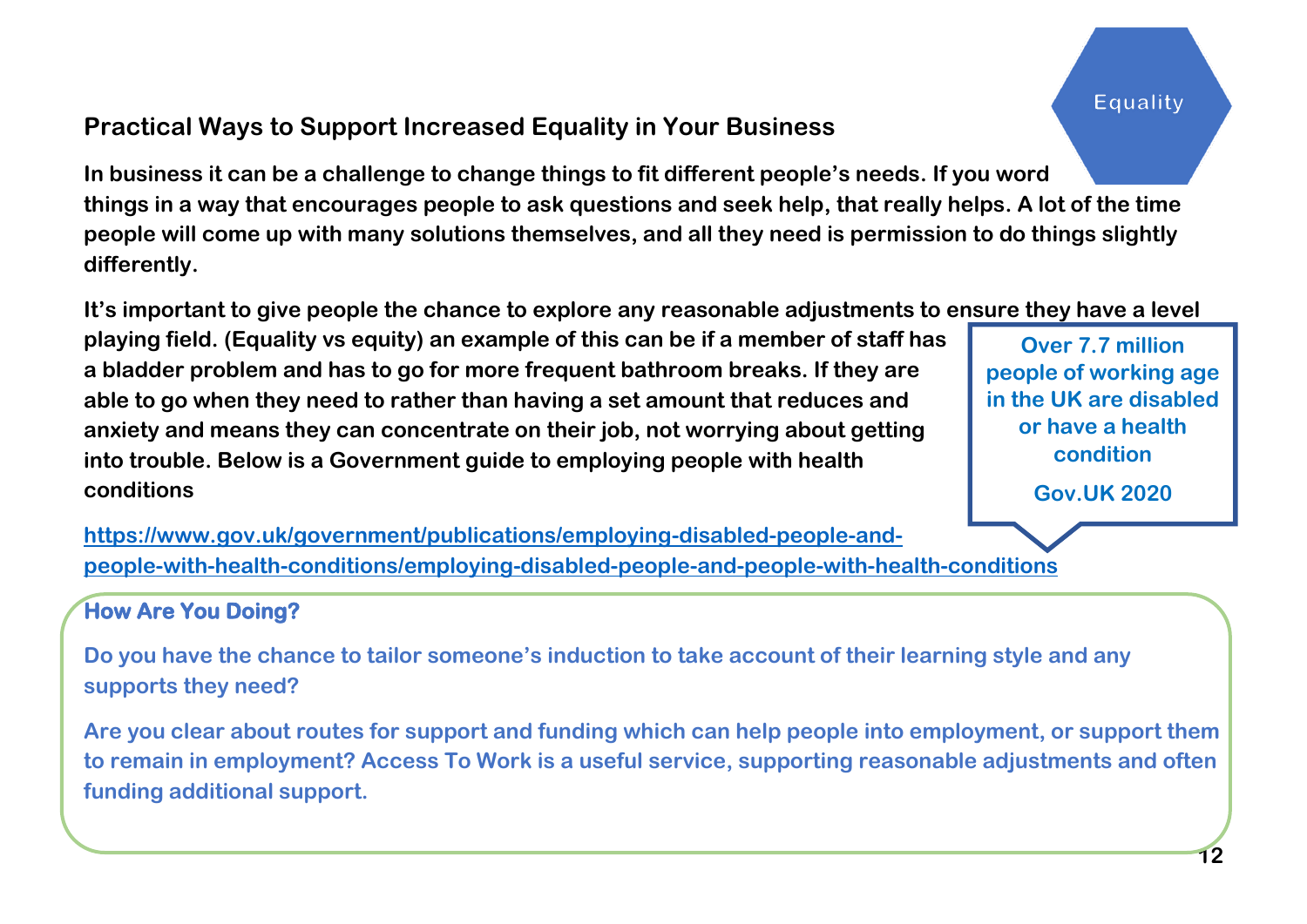# **What is your workplace culture around learning and improvement?**

**Kaizen is a continuous improvement process which is recognised as creating a culture where employees can contribute to problem solving and enable the implementation of quick improvements. This has proved effective for improving productivity, safety, reducing waste and generating improvements that also benefit the workforce. From a diversity perspective, it allows people a space to raise things that would improve their productivity and confidence. Here is a link to the key principles [https://www.kaizen.com/what-is](https://www.kaizen.com/what-is-kaizen.html)[kaizen.html](https://www.kaizen.com/what-is-kaizen.html)**



**We need everyone's help to improve. This means trusting each other and sharing our worries, our ideas and a willingness to work on things together.**

**If we start by asking these questions:**

**.**

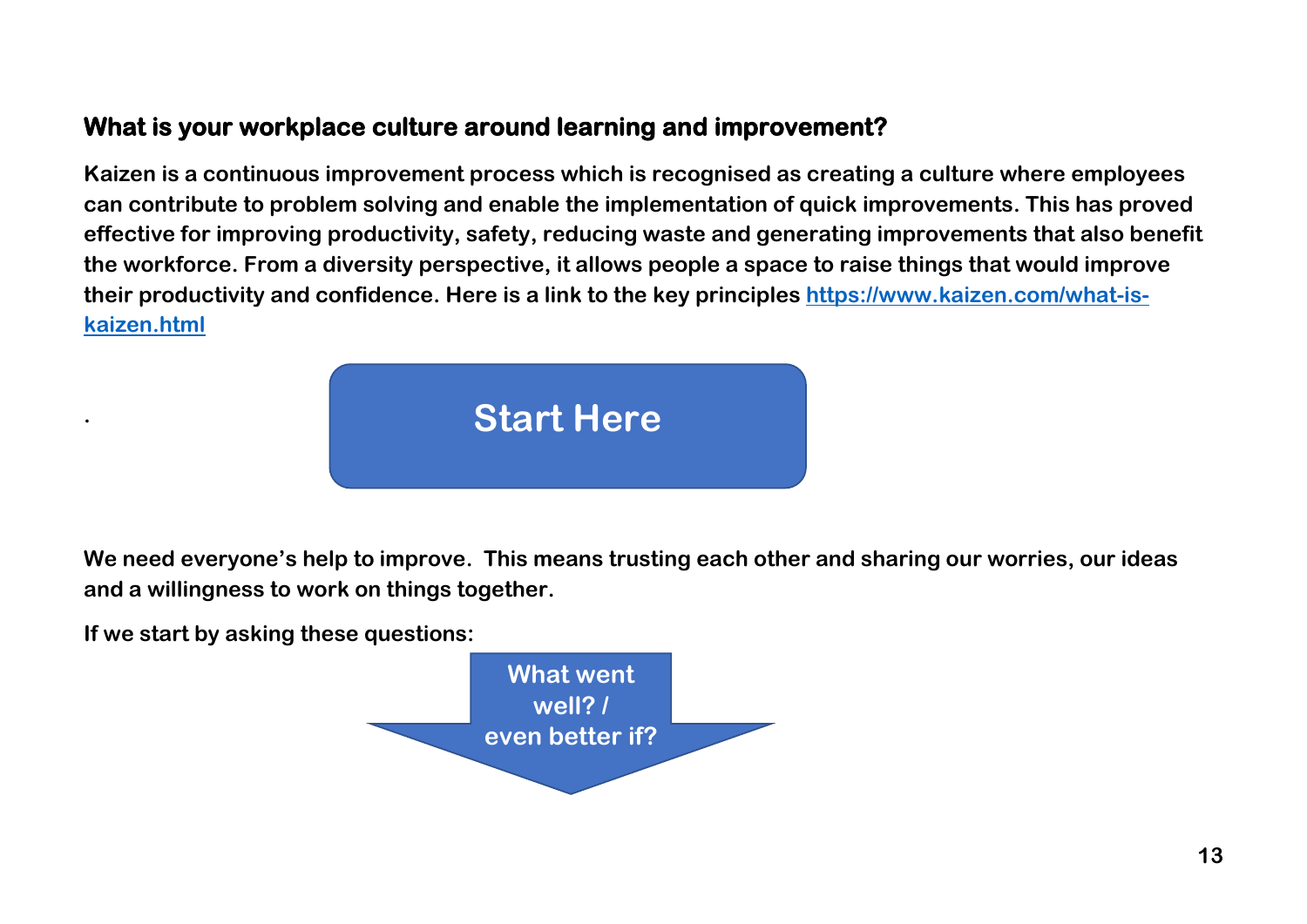**"What went well?" encourages us to capture and share things that we would want to replicate and not leave to chance. If there are processes that are wasteful or get in the way for inclusive ways of working this will help people share their ideas.**



**"Even better if?" is a way to share learning about something that we could improve on, something that resulted in a near miss, a situation that we have identified a better solution for if we change our practice or process. The important thing is that neither of these statements are biased towards blame. This allows employees who might not feel confident to contribute to feel engaged.**



**Ask staff and customers regularly –**

- **What do you like that you want to see more of?**
- **What could be improved?**
- **What would that look like?**
- **How will we know?**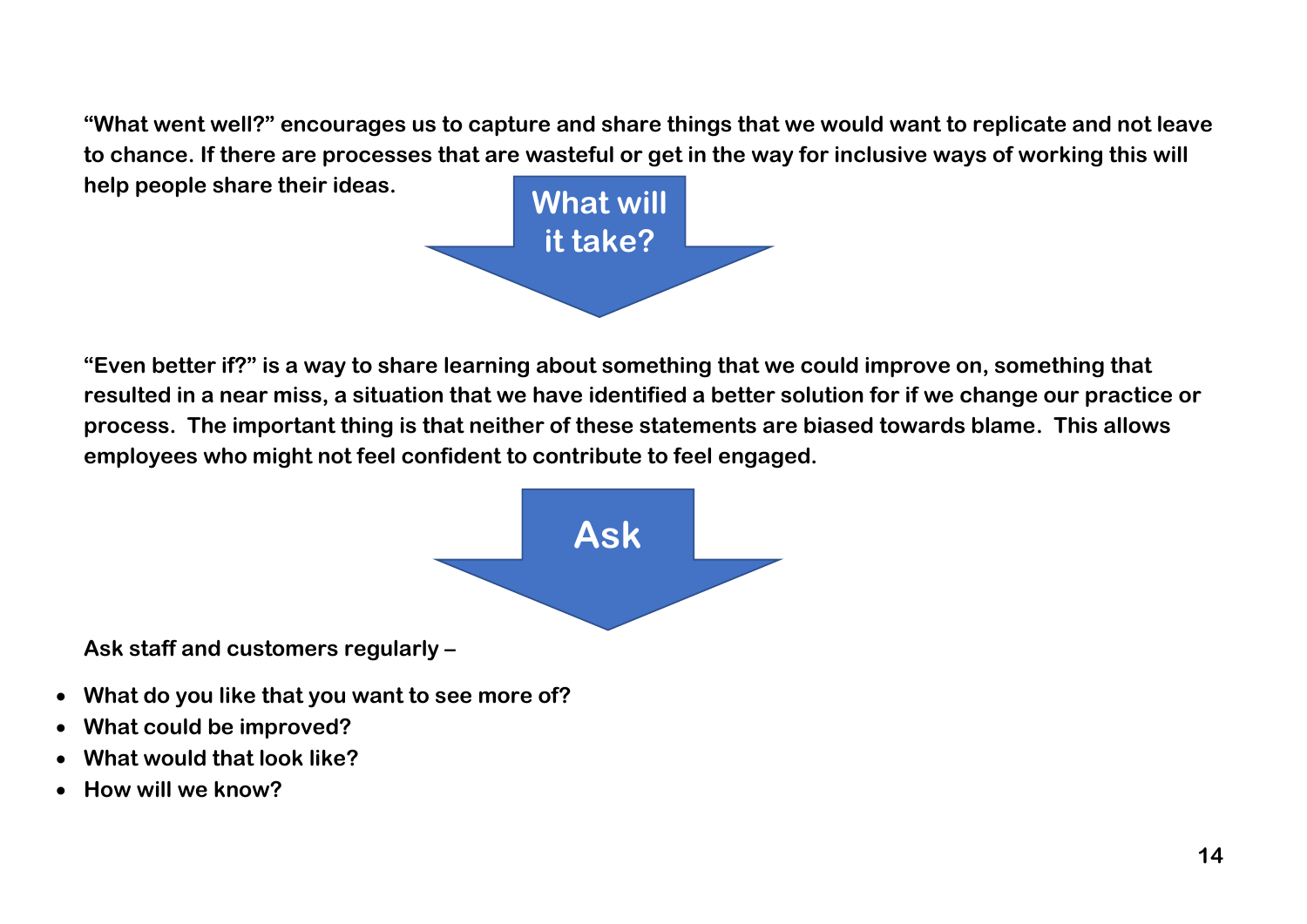**Instead of asking why it isn't happening now, ask:**

**What is the issue, can I take action, do I need resources or permission, or training?**

**Is it a one off or a recurring issue? What other help do you need to make it happen?**

**Staff record things as they come up and approach management if it is urgent. If there are things you can take forward yourself, do it. This also provides a record of decision making and embeds active problem solving and joint accountability. Otherwise managers will check in with plans in each department on an agreed regular basis.**

**Review regularly if we feel this process is making a difference, if not we can improve it together. The aim is for this not to be another layer of things to do but an active way of checking if what we do is making a difference consistently.**

**How this approach impacts on your employees' equality experience is that there is reduced pressure on managers to be solely responsible for spotting and acting proactively on every issue (which includes diversity). By creating a bottom up systematic response that complements existing quality improvement and management mutual confidence to contribute is greatly improved.** 

**People have explicit permission to share ideas and suggest solutions. Often people may feel this is already how you feel you are working, this allows you to check to what extent that is happening. Is it consistent across all areas of work?**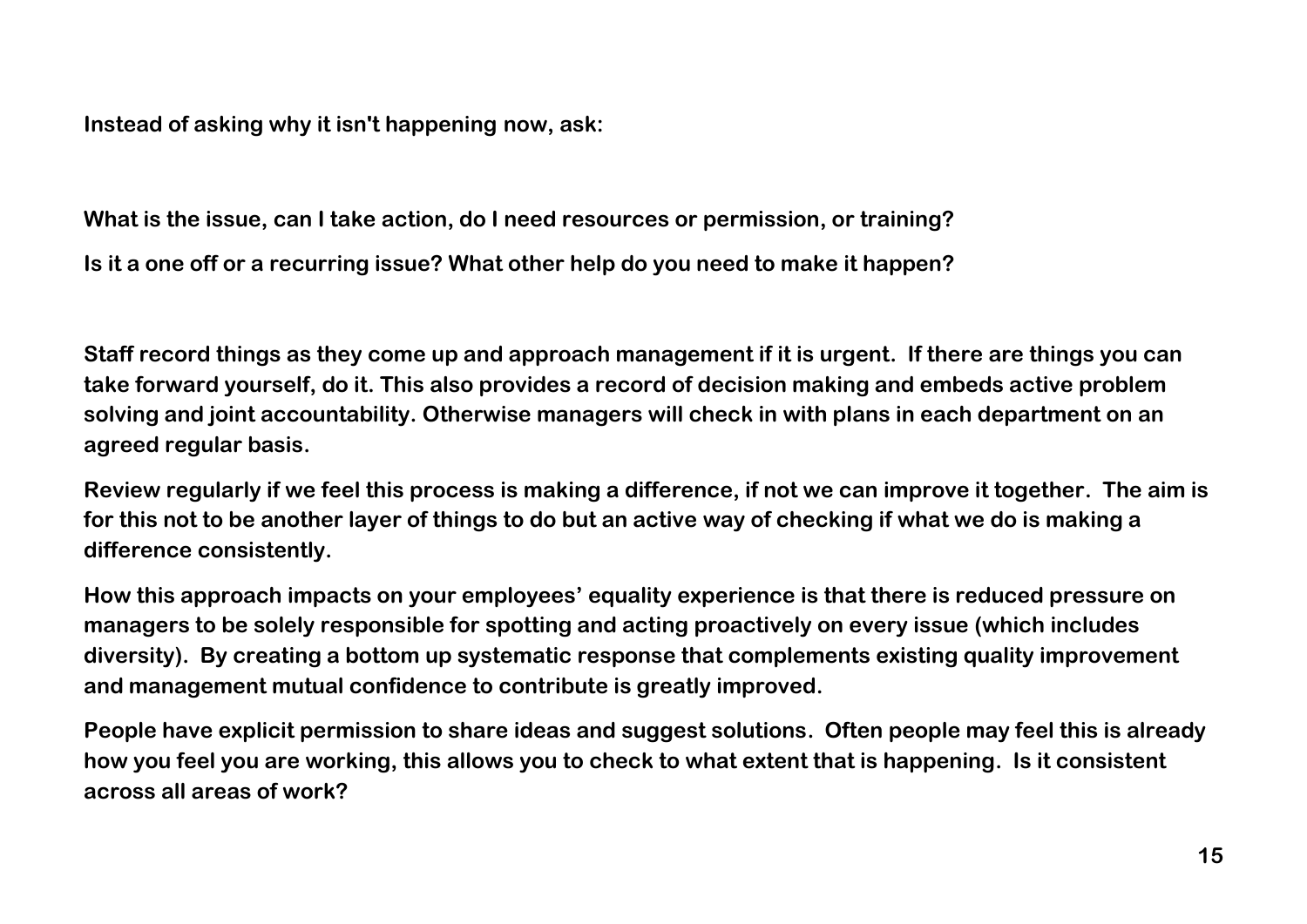**For example: an employee might identify an area where a change of company process will have an impact on the inclusiveness, diversity and equality. For example, staggered working times that allow car sharing can benefit people with a disability travelling with family members, but also parents with childcare. Another example is the addition of lights to smoke alarms which can benefit people with hearing impairments and also others in quieter areas of the building.** 



**Key to the success of this is follow up. If there is acknowledgement of growth / improvement and the source it came from, the rest of this process becomes self-sustaining. Things need to stay on the list until they are evaluated for action. Where an employee's idea contributes to an improvement, there should be recognition of that to encourage them to do it again and encourage others to see how valuable it is.**

**Expectations – many people with disabilities and long-term health conditions worry that people will not see them as capable. This can in turn lower expectations and make us doubt our capability to learn and cope. Negative stereotypes of people being seen as a burden can create the urge for people to hide their disability. Fear is a powerful emotion.**

**This can prevent people from applying and may also get in the way of recruiting people from diverse backgrounds.**

**The next page has a format for recording ideas and actions, you may wish to adapt it for your workplace:**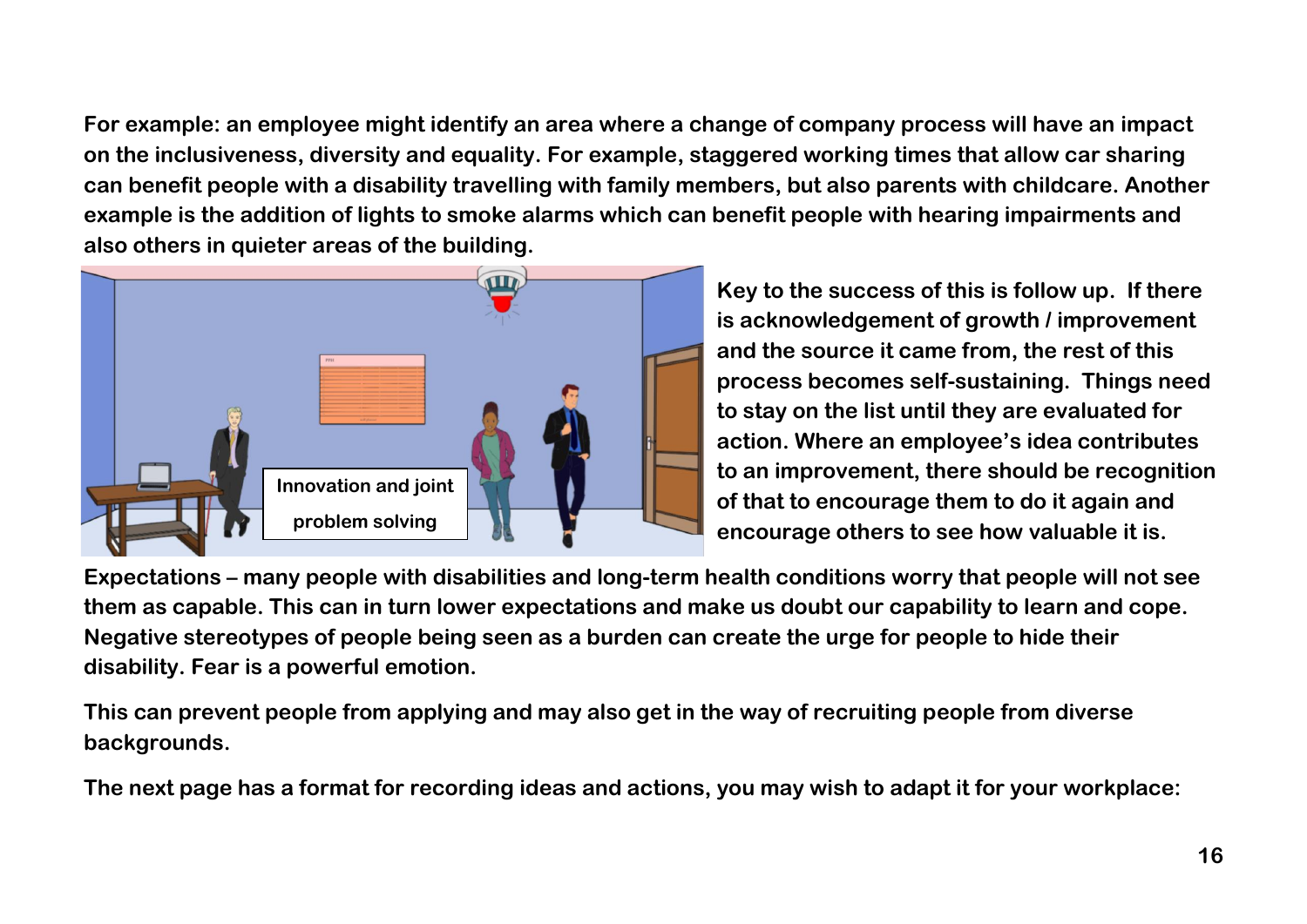| <b>Date</b> | <b>What's working?</b><br>What could be<br>improved? | <b>Idea/Suggestion</b><br>for change<br>What would a<br>solution look like? | <b>Making it Happen</b><br>What can you do?<br>What help do you<br>need? | Did it happen?<br>Did it make a<br>difference?<br>What did we<br>learn? |
|-------------|------------------------------------------------------|-----------------------------------------------------------------------------|--------------------------------------------------------------------------|-------------------------------------------------------------------------|
|             |                                                      |                                                                             |                                                                          |                                                                         |
|             |                                                      |                                                                             |                                                                          |                                                                         |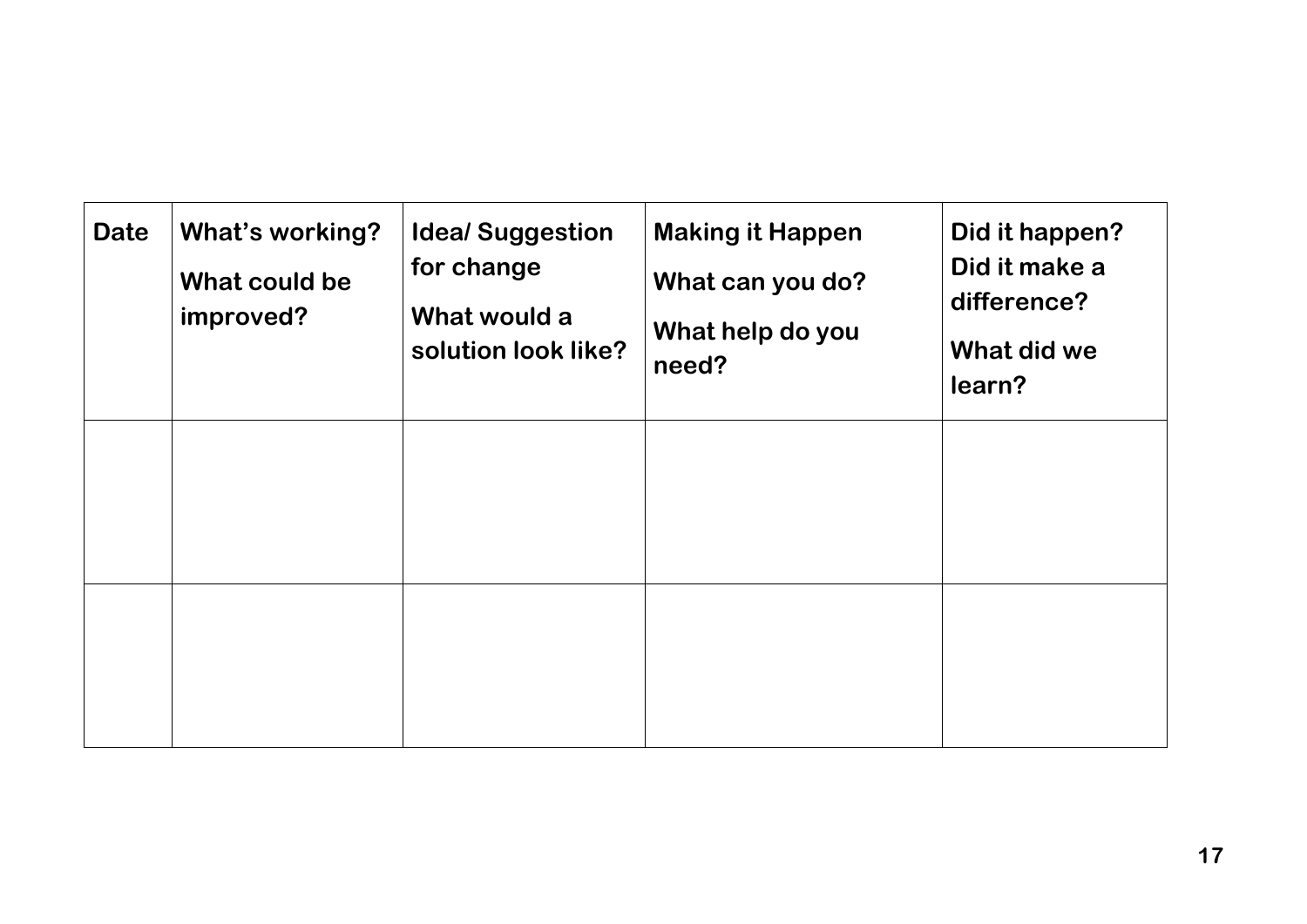**Evaluating Your Approach to Diversity** 

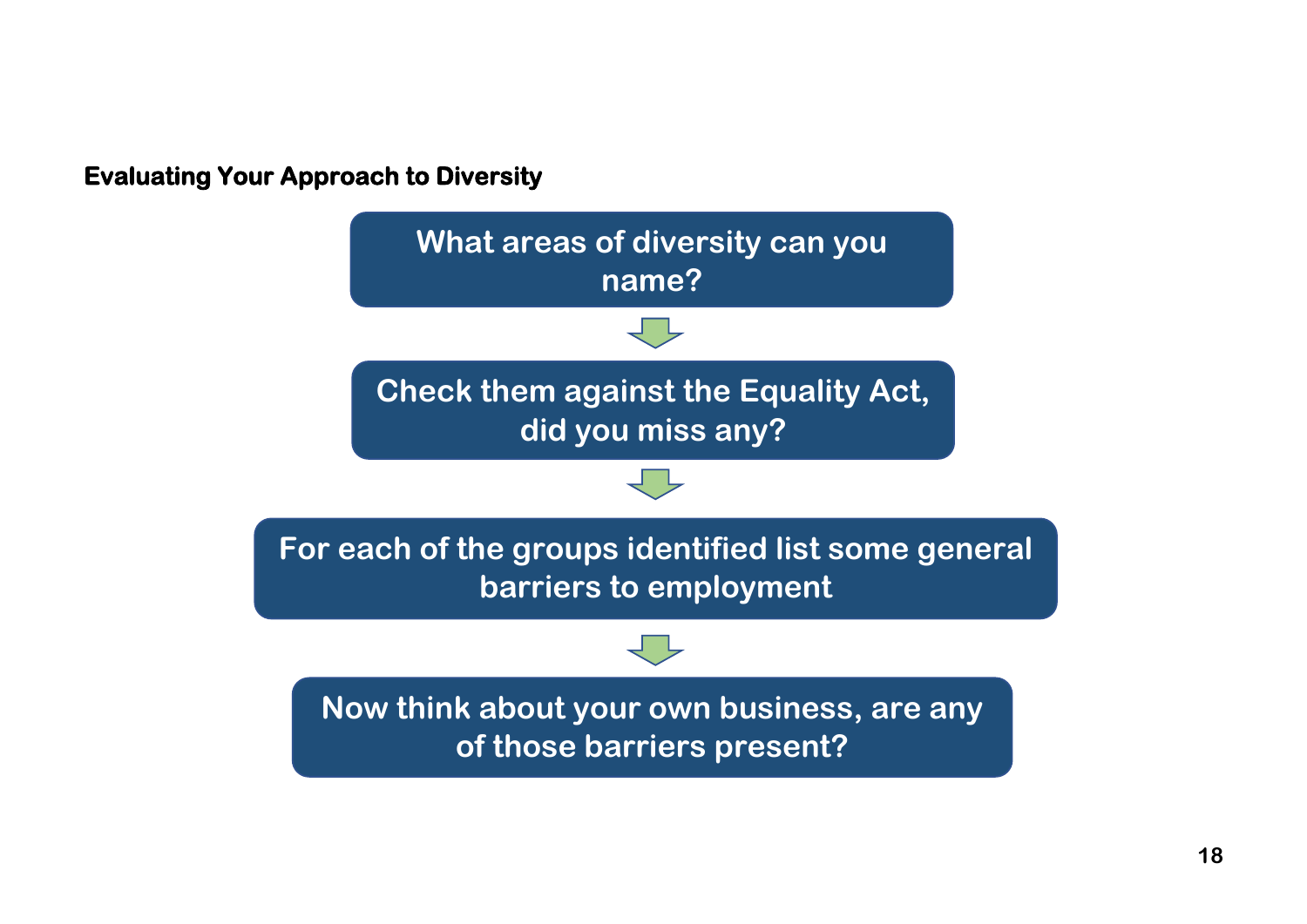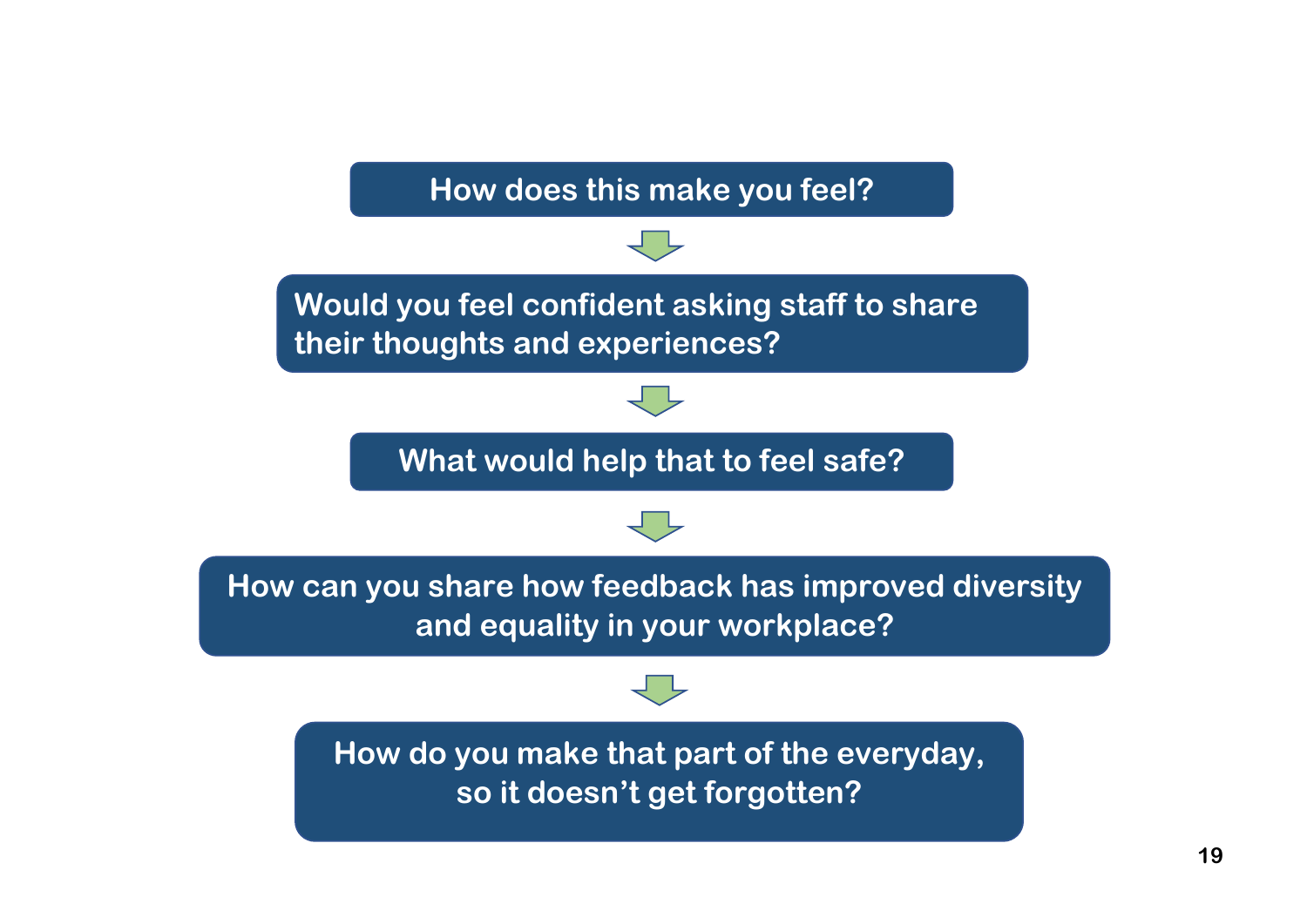# **Sharing the learning**

**Do you have ways to capture stories of what helped individuals?**

**Finding out what it takes for someone to feel safe and positive is a huge step in establishing a trusting Employer / Employee relationship.**

**See videos of these examples on Grampian Opportunities Website <https://www.youtube.com/channel/UCZOxYNcQaBlAfCadWisKxXg>**

**One person's story –**

- **Finding out about a role – this began by support to connect to an employment training scheme.**
- **Key features included the chance to get support to attend an interview, gradual building up experiences, the ability to ask questions and feel capable.**
- **Over time this resulted in improved skills and confidence, moving on to take on different roles and additional hours.**
- **This has created a long-term loyalty to the employer, reducing turnover and the employer has recognised the value of a diverse workforce, also employing someone else who the original employee recommended.**
- **This word of mouth also helps the brand.**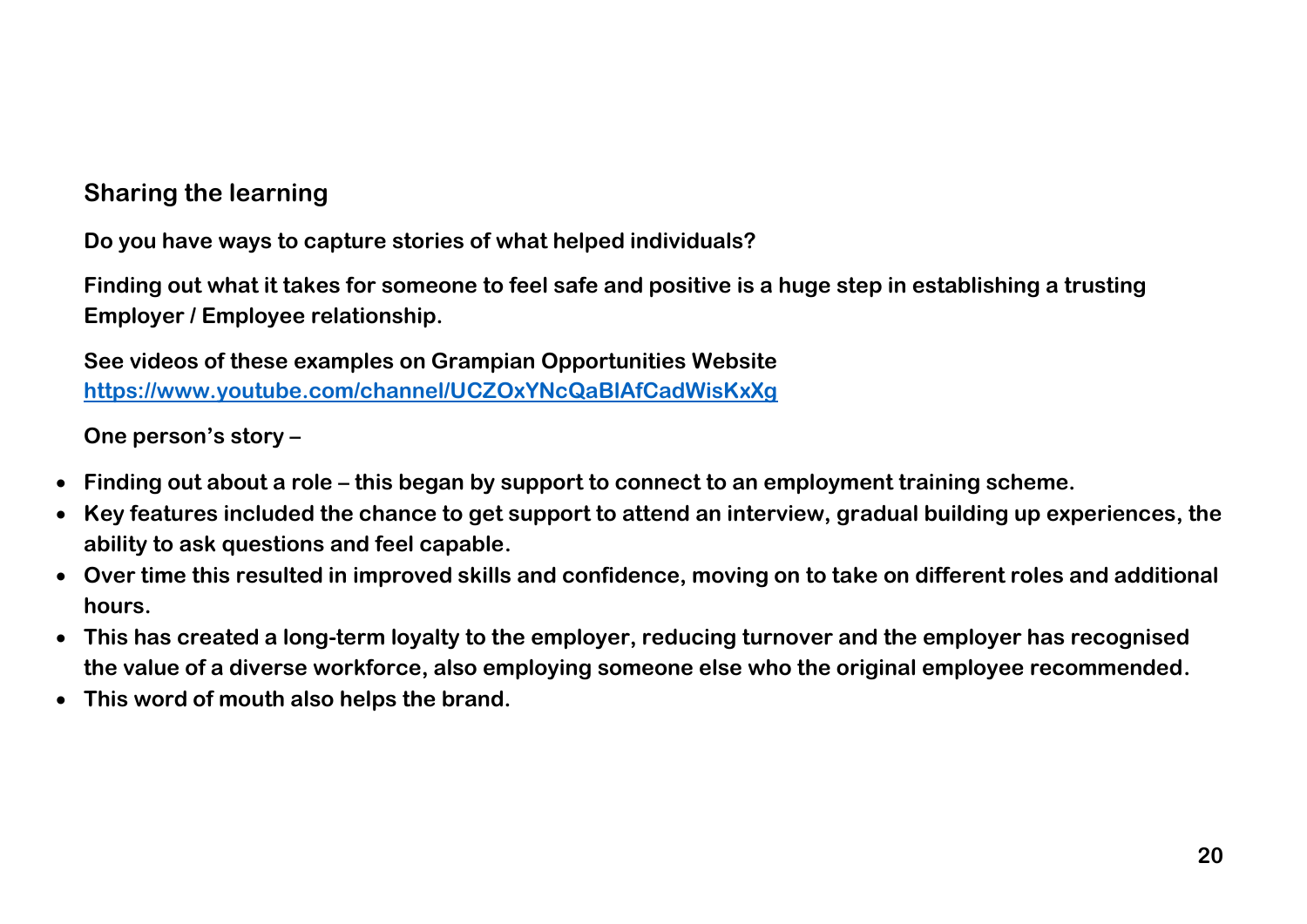# One page profile for

Put your photo here

What's important to me at work

This is a space where you get to say what works for you. whether that is a chance to explore a topic in discussion or time to reflect on it on your own.

We don't always let colleagues know what is important to us, if we know each other better it supports our wellbeing and can impact on our concentration and fit with our role within a team

What people like and admire about me at work

This can include how I support others, how I approach problems and generate ideas.

My work ethic and willingness to help out.

This should be passed to colleagues to complete and then a summary is included here. It allows us to see what others value in our approach.

How to support me at work

What is helpful to one person is not helpful to other people, for example for some people the chance to offload and debrief quickly.

If I am not confident to join in group discussions, it may be the chance to ask me individually, or allow me to put my thoughts in writina

# **One Page Profile**

**This is a useful tool for understanding yourself and others within your team.**

**Quite often we are so busy with the work that we don't take the time to understand how to get the best from each other and support diversity and wellbeing.** 

**This also creates a positive workplace culture which can reduce stress and make employees more likely to stay without having an impact on your day to day work focus.**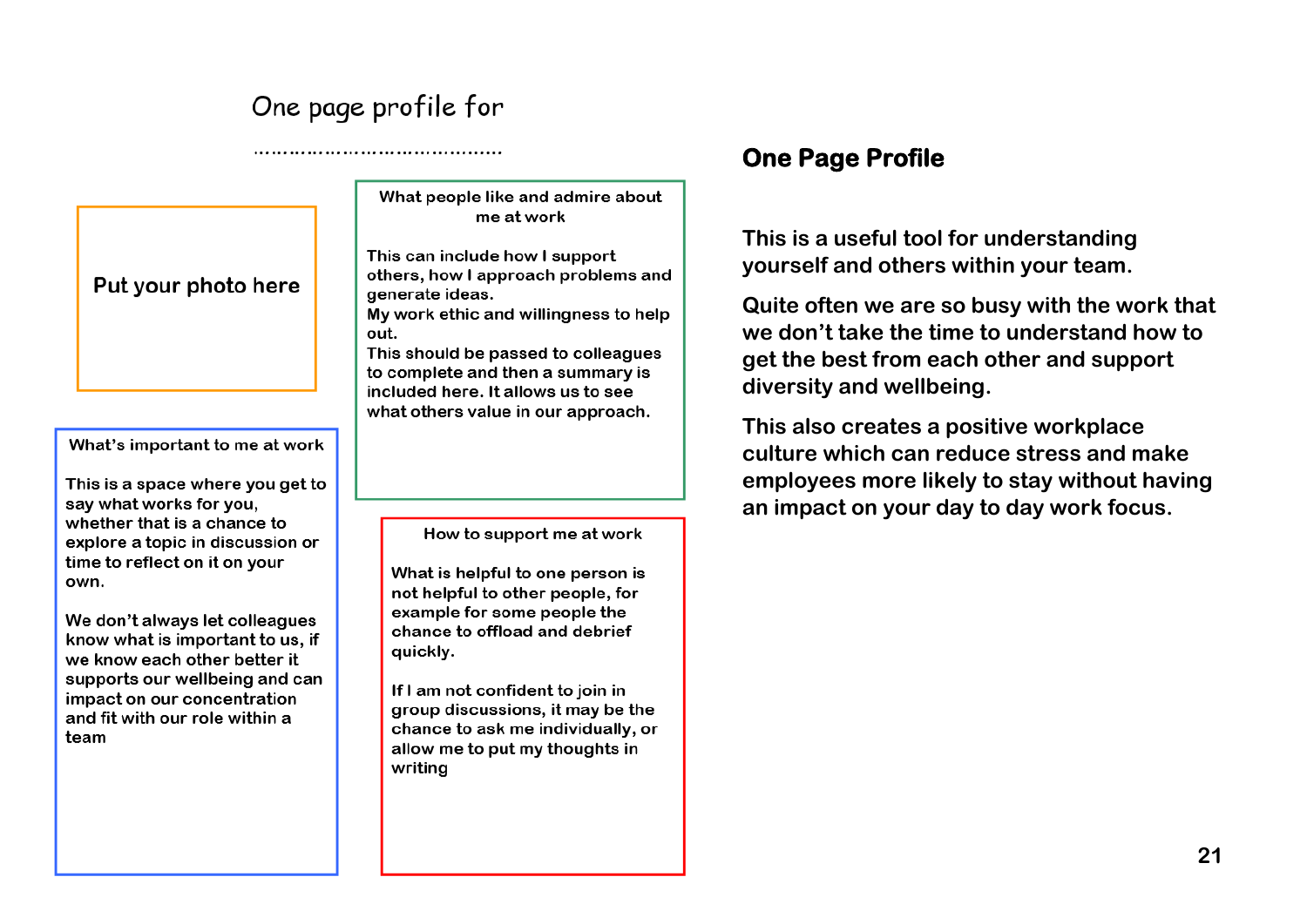## **More About Us**



**Linda Singer: A qualified Occupational Therapist and Manager of Grampian Opportunities (GO) with extensive experience working in community settings.**

**GO has a focus on inclusion and employability for all. The majority of staff and volunteers at GO have personal experience of disability and long-term conditions which adds to the knowledge and experience available to help others.**

**GO first researched what helps people stay in employment in 2009. The key finding identified mentoring for the employee, colleagues and line managers was an effective way forward.** 

**Managing a Service User reference group during the implementation of Self Directed Support. Working at Grampian Opportunities since 2000, Linda has focused on inclusion and employability for all. She has specialist knowledge of Autism, is the winner of the AVA award in 2018. 90% of the team at Grampian Opportunities have long-term health conditions or disabilities.**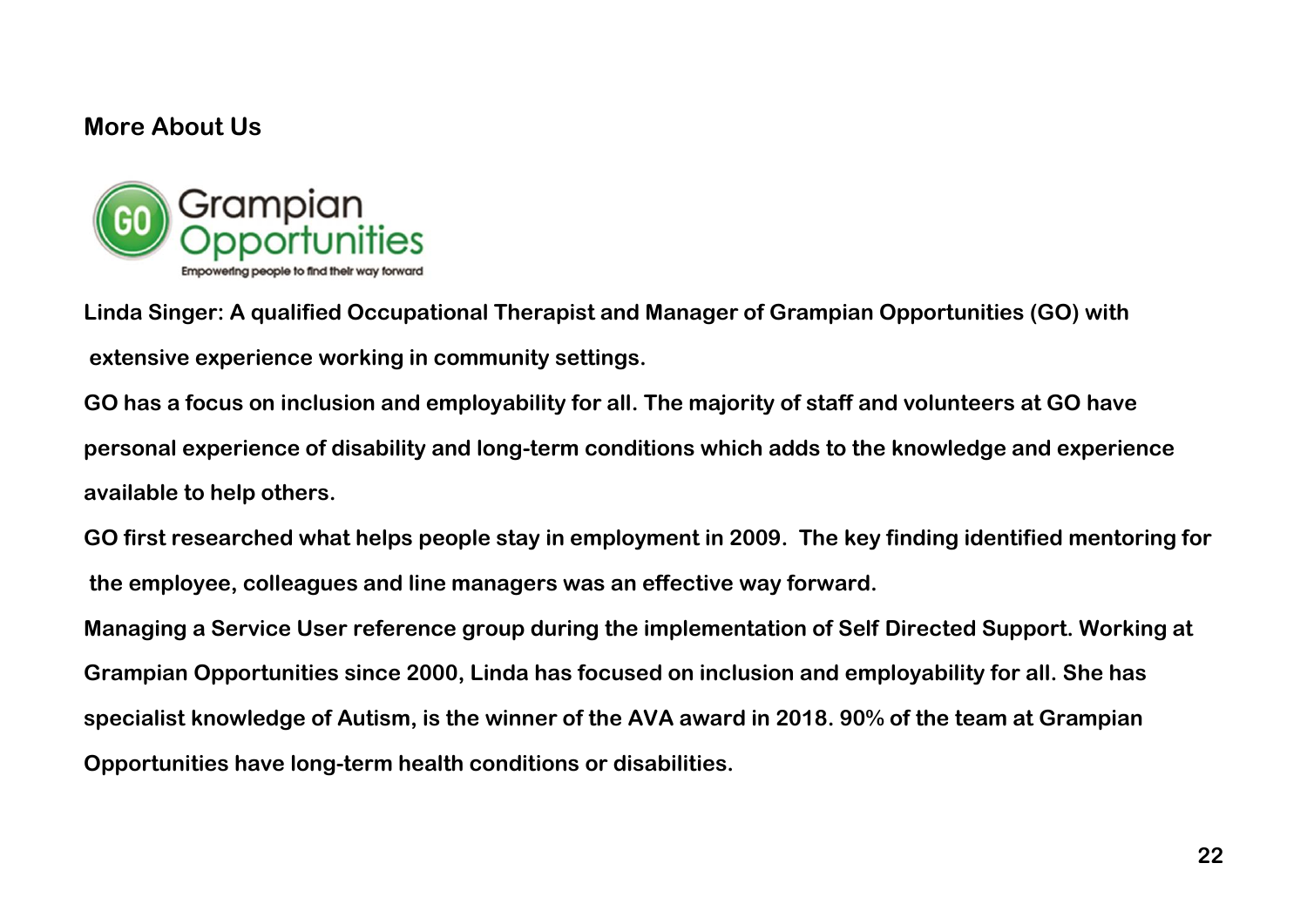

**Tricia McLean: Project Manager/Coordinator with extensive private sector experience and voluntary sector experience. 14 years Voluntary sector experience includes initial Mentoring Coordinators role leading, and supporting the development of a peer** 

**support and mentoring service "New Explorations". Coordinating and facilitating the involvement of a diverse group of volunteers with disabilities long term conditions and mental health within the development of the volunteer led project.**

**Current role Senior Coordinator leading on the Moving Forward Together project – which connects people with long term conditions to information, learning, and skills and support to promote the opportunity to live life to the full.**

**Specialism within employability, passionate about equal opportunities within employment. Self manages own long-term conditions and has received Access to Work support within the work place since 2009. Uses adaptive technology within the workplace. Mentors other through application process and has experience of supporting employers to make reasonable adjustments in the workplace and access appropriate information/support. Professional coach/mentor 2013 completed ILM Level 5 Diploma for Professional Management Coaches and Mentors. Provide external Coaching and Mentoring through self-employed business since 2016.**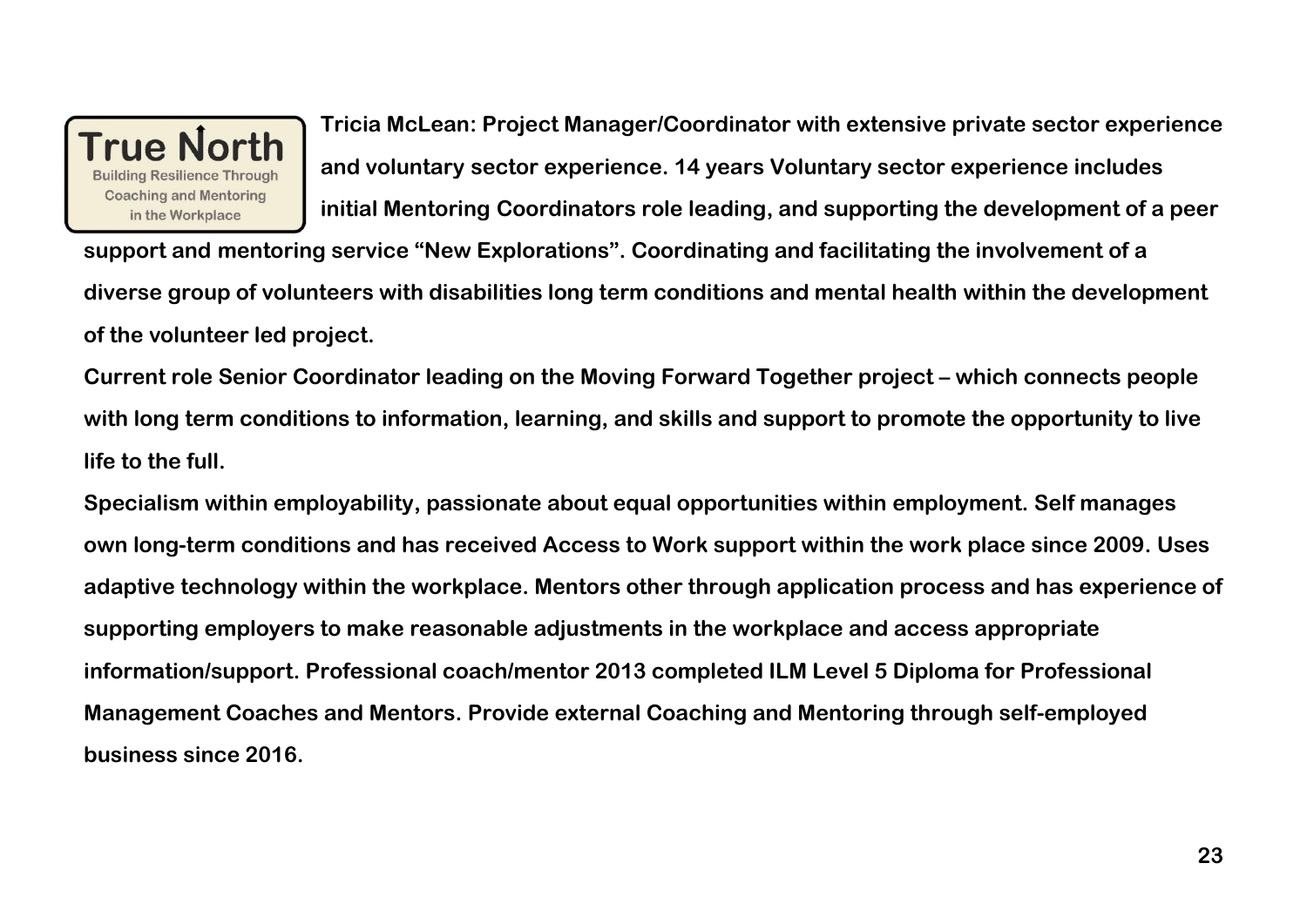

**Alastair Minty: Self Employed Independent Development Work, Consultancy and Training. Focusing on areas including inclusion, risk enablement, management of change and sustainability.**

**Over 30 years' experience of working with people with disabilities, Mental Health issues and substance misuse across a variety of settings. Have been involved in various transformational change programmes including Leading To Deliver, setting up a Public Social Partnership, and Community Led Support programmes through the National Development Team for Inclusion.** 

**Part of the team which brought Project Search to Aberdeen, where it won the award for Upcoming Site of the year in Europe with 98% of graduates gaining full time paid employment in year one.** 

**Currently also is a workplace mentor for someone with Autism through Access to Work. Qualifications - Post Graduate Certificate In Social Services Leadership, Bachelor of Arts Degree in Community Care and Learning Disabilities, Registered Nurse (Learning Disabilities).**